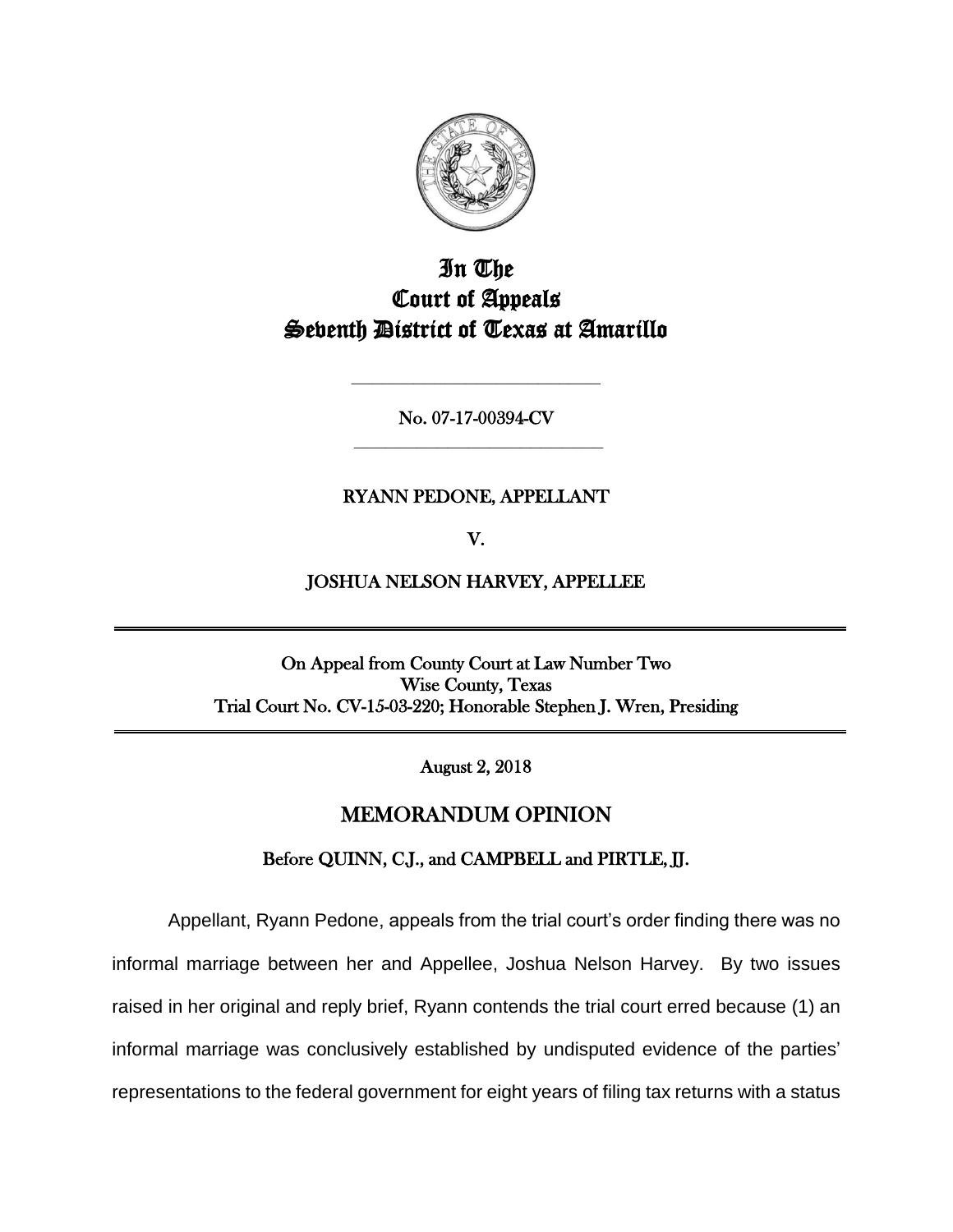of "married" and by involvement in business transactions as husband and wife and (2) alternatively, the trial court's failure to find an informal marriage is against the great weight and preponderance of the evidence. $1$  We affirm.

#### **BACKGROUND**

l

Ryann and Joshua began dating in 2003 or 2004, and on November 4, 2005, while living in Alabama, Joshua gave Ryann a ring and proposed marriage, and she accepted. Both shared an interest in horses—Ryann was a horse trainer and barrel racer and Joshua became a veterinarian in 2006. In April 2006, they moved to Texas and began living together.

Their dream was to build a multi-million-dollar horse clinic where he would practice veterinary medicine and she would train horses. With bank loans and financial assistance from some of Ryann's family members, they purchased property together and built the clinic. Their respective businesses were "very intertwined" and they maintained joint bank accounts. However, bookkeeping for each business was maintained separately.

From 2006 through 2013, Ryann and Joshua filed income tax returns prepared by accountants that reflected a filing status of "married filing jointly." Throughout those years, their relationship was on-again-off-again due to infidelities by both parties. They cohabitated until approximately 2013, when the relationship became irreconcilable. Several years later, in March 2015, Ryann filed for divorce. More than two years

<sup>1</sup> Originally appealed to the Second Court of Appeals at Fort Worth, this case was transferred to this court by the Texas Supreme Court pursuant to its docket equalization efforts. *See* TEX. GOV'T CODE ANN. § 73.001 (West 2013). We are unaware of any conflict between precedent of the Second Court of Appeals and that of this court on any relevant issue. *See* TEX. R. APP. P. 41.3.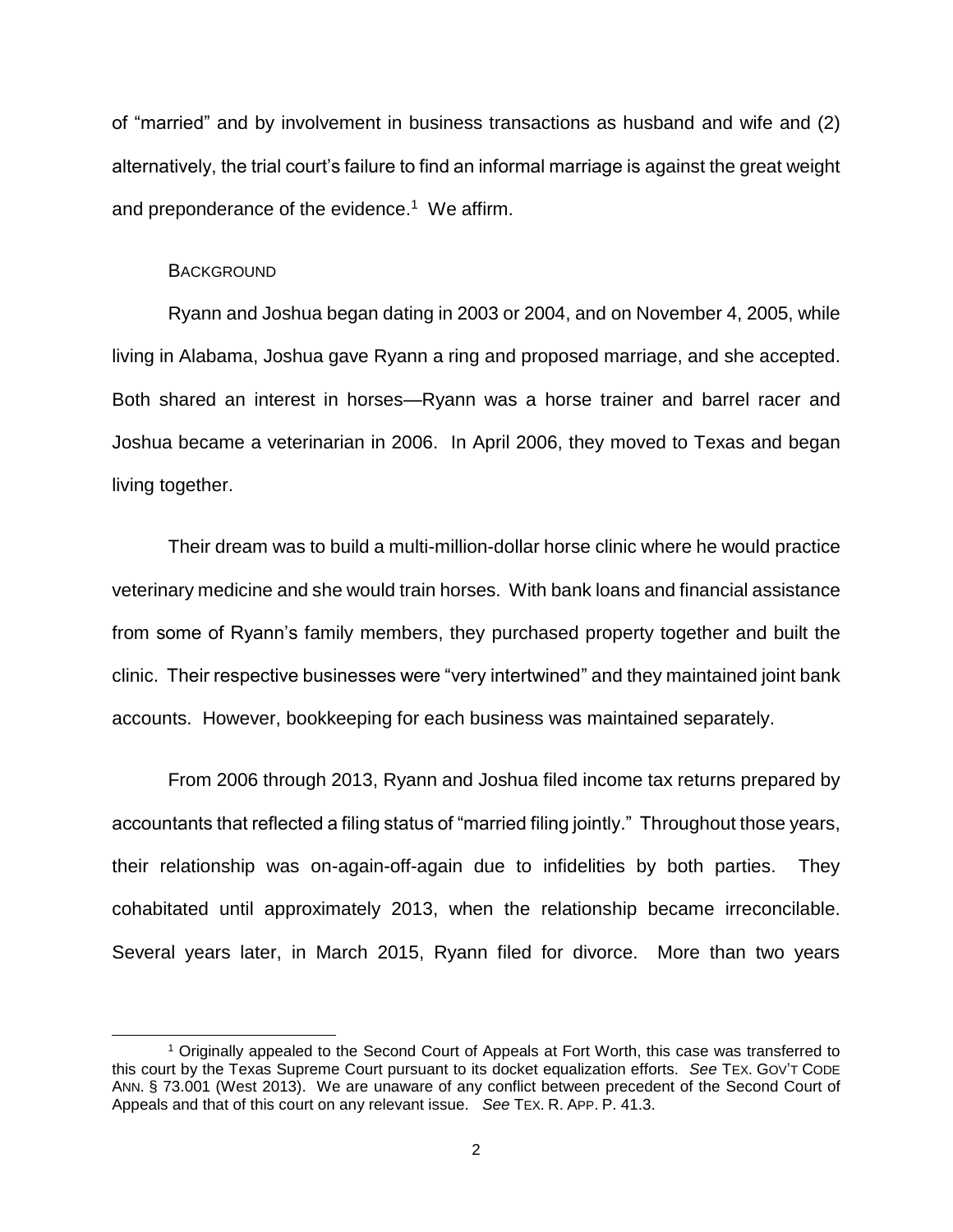thereafter, the divorce proceeding was tried to the bench. The trial court signed an order finding there was no informal marriage between the parties and subsequently signed an order dismissing Ryann's suit for divorce together with all derivative claims. At Ryann's request, the trial court filed *Findings of Fact and Conclusions of Law.*

#### STANDARD OF REVIEW

A trial court's findings of fact have the same force and dignity as a jury's answers to jury questions and are reviewable for legal and factual sufficiency of the evidence to support them by the same standards. *Catalina v. Blasdel*, 881 S.W.2d 295, 297 (Tex. 1994). When the appellate record contains a reporter's record, findings of fact on disputed issues are not conclusive and may be challenged for sufficiency. *Sixth RMA Partners*, *L.P. v. Sibley*, 111 S.W.3d 46, 52 (Tex. 2003).

In conducting a legal sufficiency review, we must consider the evidence in the light most favorable to the verdict and indulge every reasonable inference that supports the verdict. *City of Keller v. Wilson*, 168 S.W.3d 802, 822 (Tex. 2005). Evidence will be found to be legally sufficient if it would enable reasonable and fair-minded people to reach the verdict under review. *Id.* at 827. In conducting a legal sufficiency analysis, this court must credit favorable evidence if reasonable jurors could and disregard contrary evidence unless reasonable jurors could not. *Id.* The trier of fact is the sole judge of the credibility of the witnesses and of the weight to be given to their testimony. *Id.* at 819. The reviewing court may not substitute its judgment for that of the trier of fact, so long as the evidence falls within the zone of reasonable disagreement. *Id.* at 822. But if the evidence allows only one inference, neither the trier of fact nor the reviewing court may disregard it. *Id.* A legal sufficiency challenge may only be sustained when the record discloses (a) a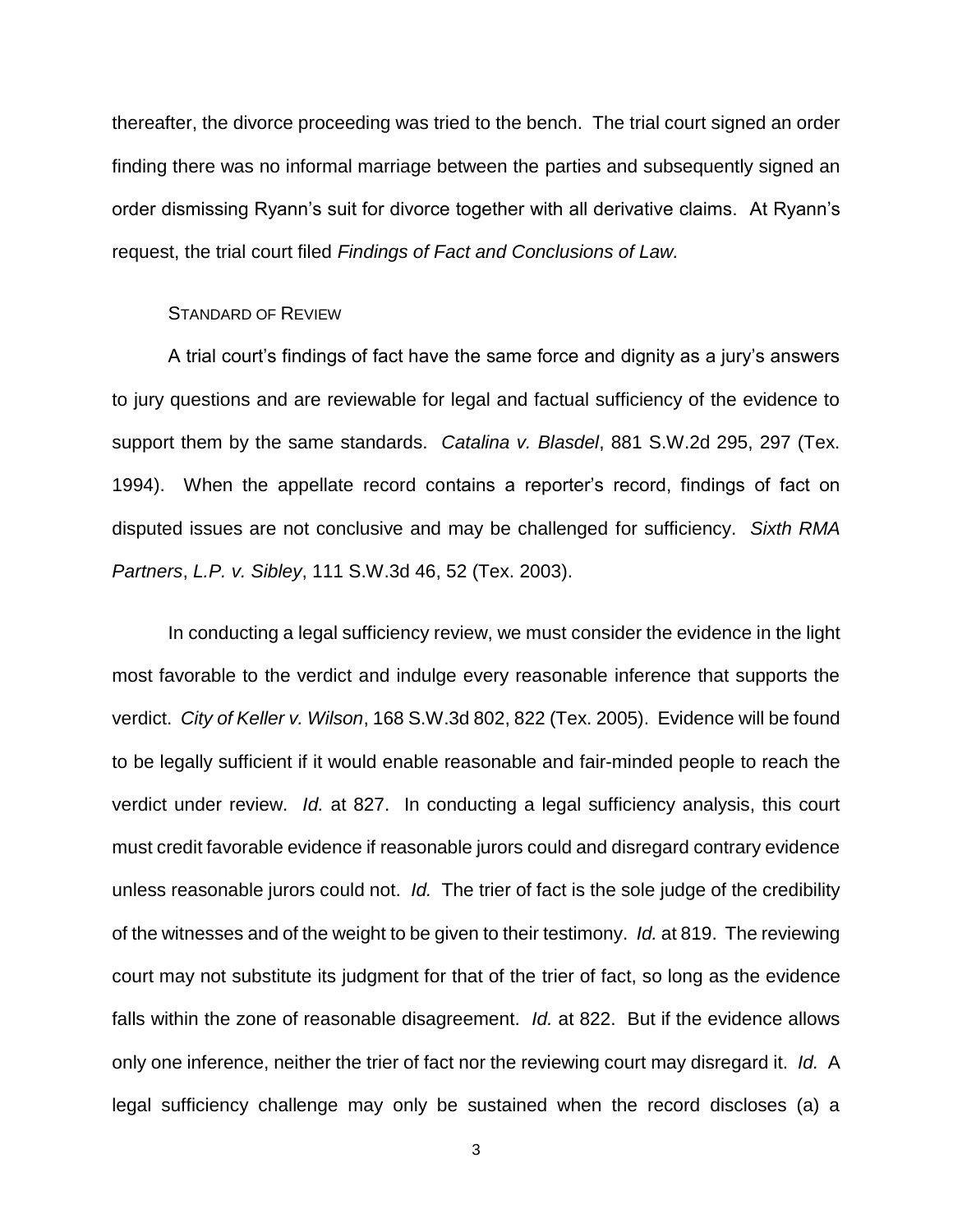complete absence of evidence of a vital fact, (b) the court is barred by rules of law or of evidence from giving weight to the only evidence offered to prove a vital fact, (c) the evidence offered to prove a vital fact is no more than a mere scintilla of evidence, or (d) the evidence conclusively establishes the opposite of the vital fact in question. *Id.* at 810. Evidence does not exceed a scintilla if it is so weak as to do no more than to create a mere surmise or suspicion that the fact exists. *Ford Motor Co. v. Ridgway*, 135 S.W.3d 598, 601 (Tex. 2004).

We apply a somewhat different standard of review in a factual sufficiency evaluation. A factual sufficiency challenge requires a reviewing court to consider, examine, and weigh all the evidence in the record. *Maritime Overseas Corp. v. Ellis*, 971 S.W.2d 402, 406-07 (Tex. 1998), *cert. denied*, 525 U.S. 1017, 119 S. Ct. 541, 142 L. Ed. 2d 450 (1998). In doing so, the court no longer considers the evidence in the light most favorable to the disputed finding; instead, the court considers and weighs all the evidence and sets aside that finding only if it is so contrary to the great weight and preponderance of the evidence as to be clearly wrong and unjust. *Id*. at 407. In conducting a factual sufficiency review we do not reweigh the evidence and set aside the finding merely because we feel that a different result is more appropriate. *Pool v. Ford Motor Co.*, 715 S.W.2d 629, 634 (Tex. 1986).

### APPLICABLE LAW

An informal or common law marriage exists in Texas if the parties have either (1) executed a declaration of informal marriage pursuant to section 2.402 of the Texas Family Code or (2) agreed to be married and after the agreement they lived together in Texas as husband and wife and there represented to others in Texas that they were married. TEX.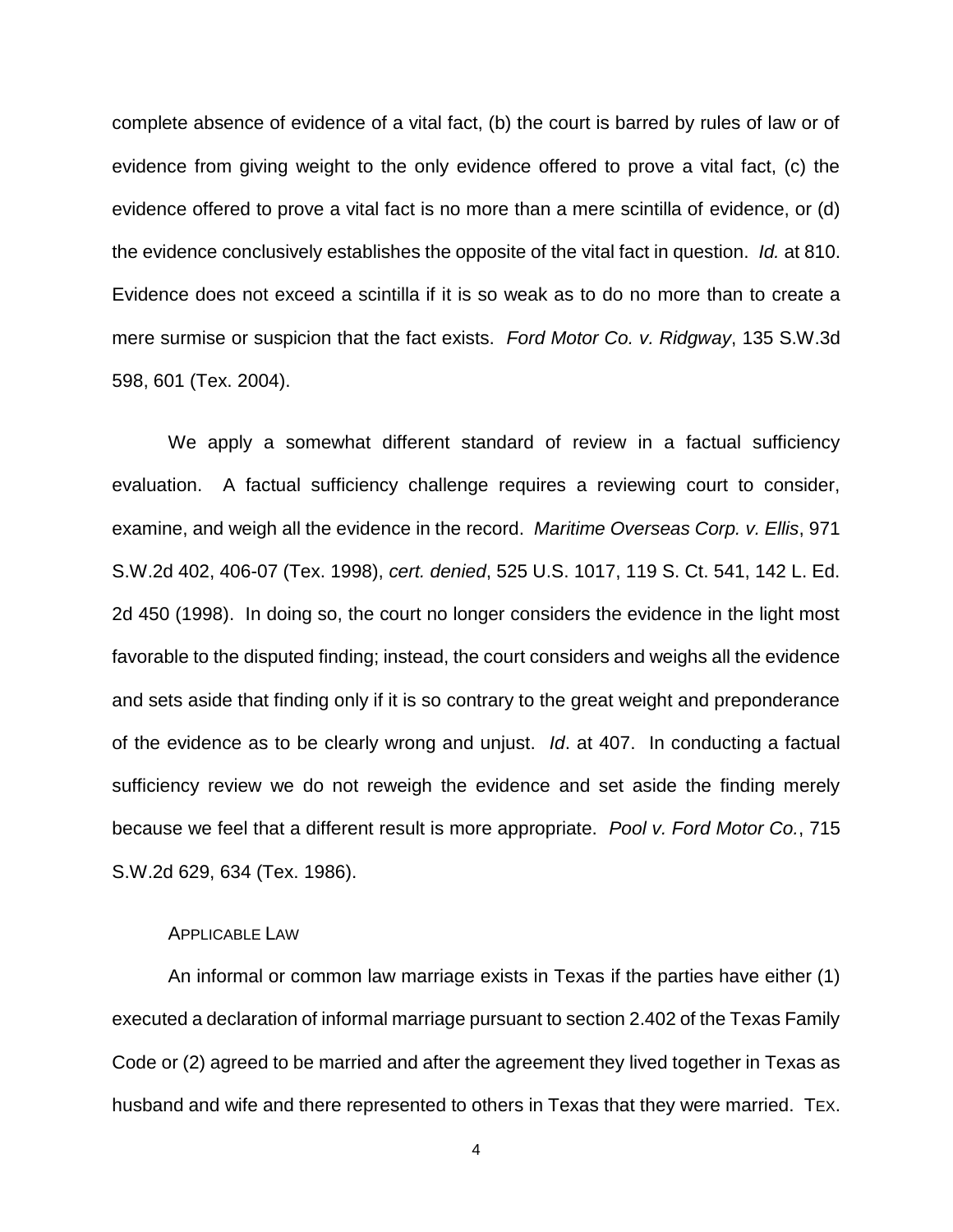FAM. CODE ANN. § 2.401(a)(1), (a)(2) (West 2006). All three elements found in the second method must be proven for an informal marriage to occur. *Garcia v. Garcia*, No. 02-11- 00276-CV, 2012 Tex. App. LEXIS 6371, at \*8 (Tex. App.—Fort Worth Aug. 2, 2012, no pet.) (mem. op.) (citing *Flores v. Flores*, 847 S.W.2d 648, 650 (Tex. App.—Waco 1993, writ denied) (holding that all three elements can occur at different times, but until all three occur, there is no informal marriage)).

The proponent of an informal marriage "must show the parties intended to have a present, immediate, and permanent marital relationship and that they did in fact agree to be husband and wife. *Small v. McMaster*, 352 S.W.3d 280, 283 (Tex. App.—Houston [14th Dist.] 2011, pet. denied). An agreement to be informally married may be established by direct or circumstantial evidence. *Russell v. Russell*, 865 S.W.2d 929, 933 (Tex. 1993). The testimony of one of the purported spouses constitutes some direct evidence that they agreed to be married. *Small*, 352 S.W.3d at 283. However, isolated references to a person as one's spouse are generally insufficient to show an informal marriage. *Smith v. Deneve*, 285 S.W.3d 904, 910 (Tex. App.—Dallas 2009, no pet.).

#### **ANALYSIS**

By two issues, Ryann maintains (1) the evidence is legally sufficient to conclusively establish all the elements of an informal marriage and (2) the trial court's failure to find an informal marriage is against the great weight and preponderance of the evidence. Because Ryann's issues both relate to sufficiency of the evidence, we address them simultaneously.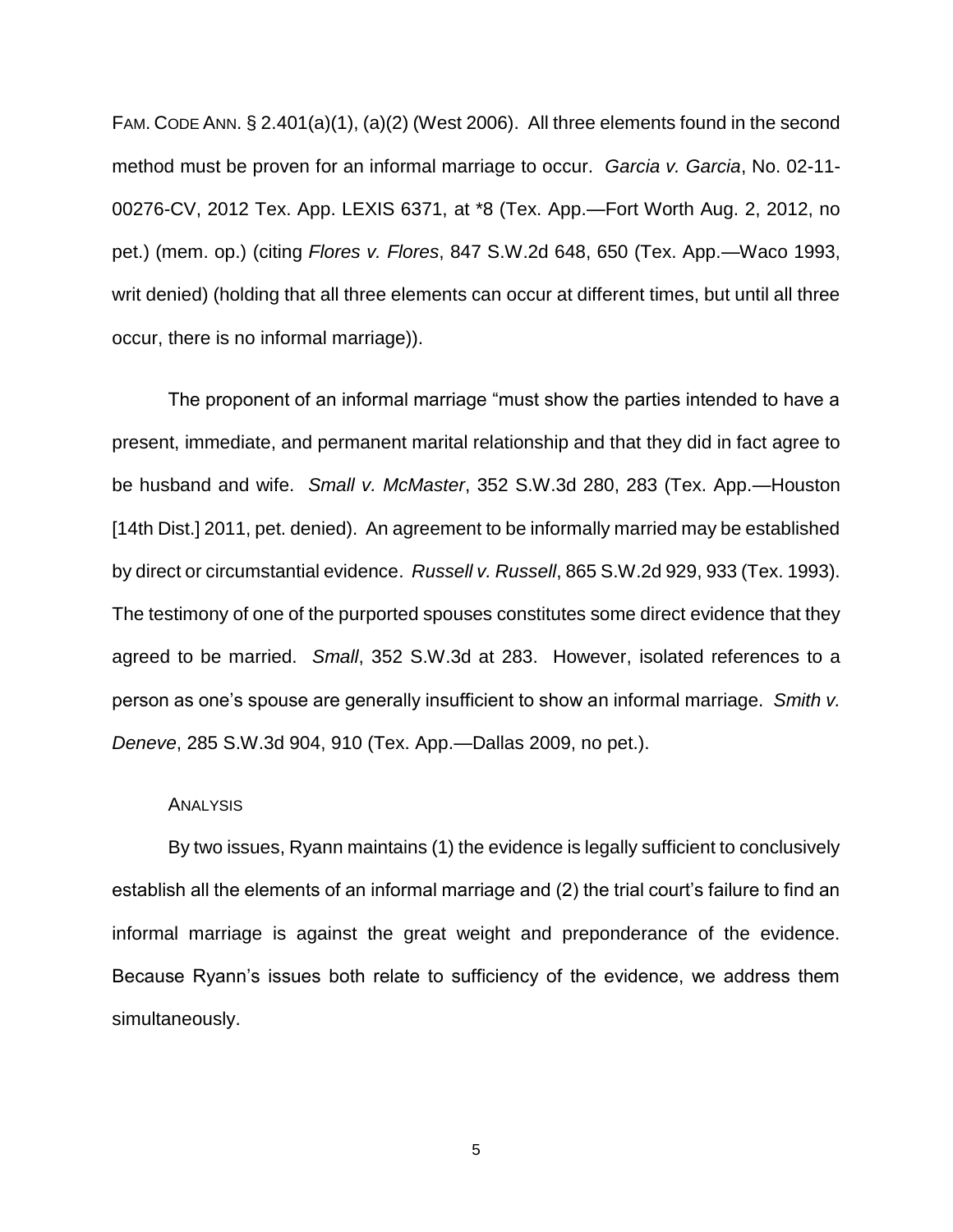As the proponent of an informal marriage, Ryann had the burden of proof to establish all three elements at trial. Arguing on appeal that she met that burden, she challenges the following findings:

9. [Ryann] and [Joshua] did not agree to be married.

10. [Ryann] and [Joshua] did not agree to live together in Texas as husband and wife.

11. [Ryann] and [Joshua] did not represent to others in Texas that they were married.

12. The elements of informal marriage have not been satisfied.

She maintains there is conclusive and undisputed evidence establishing an informal marriage as a matter of law,<sup>2</sup> and alternatively, that the trial court's adverse findings are against the great weight and preponderance of the evidence. We disagree.

The record before us does contain conclusive evidence that Ryann and Joshua lived together in Texas beginning in 2006, establishing the cohabitation element. The two remaining elements, i.e., an agreement to be married in Texas and holding out to others that they were married, were vehemently disputed by Joshua and it is those elements that require a comprehensive analysis.

<sup>&</sup>lt;sup>2</sup> Conclusive evidence can be viewed in only one light and a reasonable fact finder can reach only one conclusion from it. *City of Keller*, 168 S.W.3d at 814. In other words, reasonable people cannot differ in their conclusions. *Id.* at 816. "Undisputed evidence and conclusive evidence are not the same undisputed evidence may or may not be conclusive and conclusive evidence may or may not be undisputed." *Id.* There are few instances in which disputed evidence is conclusive and many instances in which undisputed evidence is not. *Id.*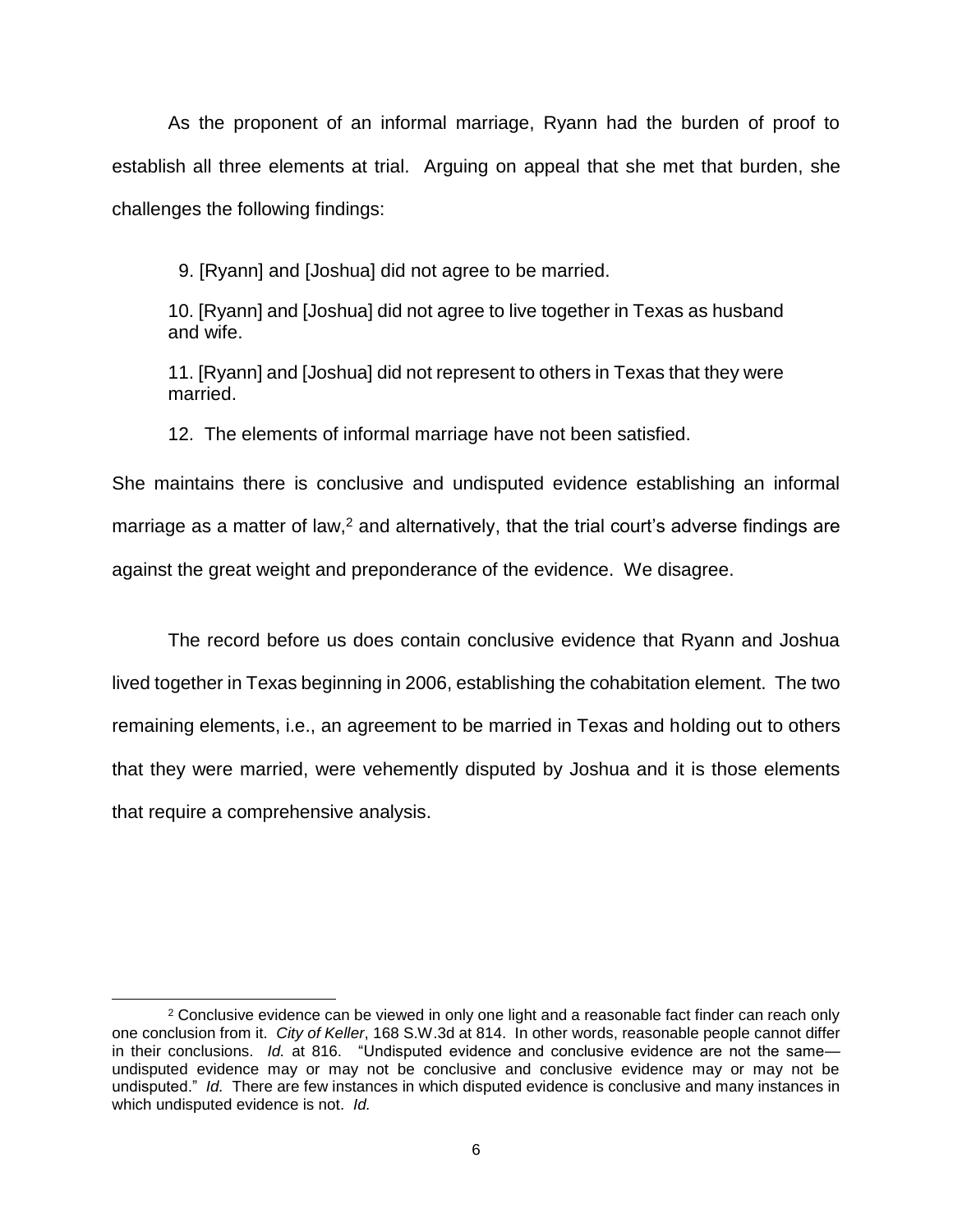AGREEMENT TO BE MARRIED

The first and most essential element of a common law marriage is a present agreement by both parties to be married. § 2.401(a)(2); *Van Hooff v. Anderson*, No. 07- 14-00080-CV, 2016 Tex. App. LEXIS 466, at \*10 (Tex. App.—Amarillo Jan. 14, 2016, no pet.) (mem. op.). Although evidence of cohabitation and "holding out" may constitute some evidence of an agreement to be married; *Russell*, 865 S.W.2d at 932-33, "it is difficult to infer an agreement to be married from cohabitation in modern society." *See Assoun v. Gustafson*, 493 S.W.3d 156, 160 (Tex. App.—Dallas 2016, pet. denied) (noting that evidence of holding out must be "particularly convincing" in order to be probative of an agreement to be married). "When the circumstances are equally consistent with either of two facts, neither fact may be inferred." *City of Keller*, 168 S.W.3d at 813. In such cases, we must "view each piece of circumstantial evidence, not in isolation, but in light of all the known circumstances." *Id.* at 813-14. Drawing an inference based on meager evidence is unreasonable. *Id.* at 814 (citing Robert W. Calvert, "*No Evidence" & "Insufficient Evidence" Points of Error*, 38 TEX. L. REV. 361 (1960)). Occasional references to another as a spouse will not prove an agreement to be married. *Russell*, 865 S.W.2d at 932.

Ryann claims that she and Joshua agreed to be married when he proposed on November 4, 2005, and he gave her a custom-made ring. Ryann contends the ring was designed by Joshua to look like a wedding band. Contrary to her testimony, Joshua testified during direct examination that when he asked Ryann, "will you marry me," he intended they would marry "in the future." When asked if he and Ryann ever had a conversation in which they expressed a present agreement to be husband and wife, he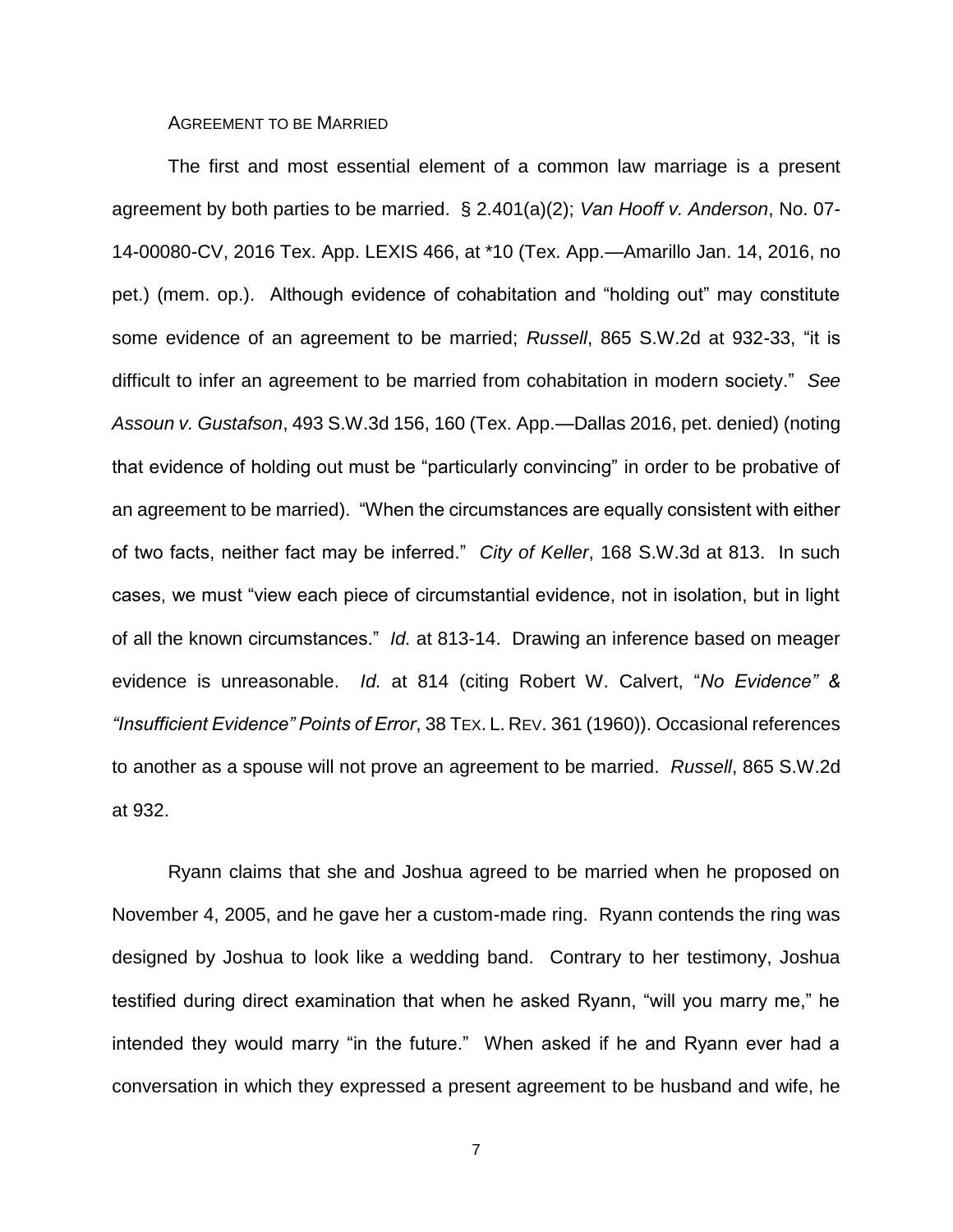answered, "no." During cross-examination, he testified that Ryann kept her maiden name because they were not married. He also explained that Ryann wanted a ring that would not "snag on things" so he designed the ring as a band with a lower profile than a typical engagement ring.

In support of her argument that she and Joshua agreed to be married, Ryann firmly relies on eight years of income tax returns the parties filed with a status of married. $3$ Joshua admitted that he signed the returns but claimed he never really read the returns or got involved because they were prepared by accountants who dealt with Ryann. He expressly refuted that his signatures on the returns indicated an agreement to be married.

The Eastland Court of Appeals addressed a similar situation in *In re Estate of Sneed*, No. 11-16-00051-CV, 2018 Tex. App. LEXIS 2626, at \*1 (Tex. App.—Eastland April 12, 2018, pet. filed May 29, 2018) (mem. op.), involving an heirship proceeding in which the trial court found that Sneed and Dana Dossey were common law married. Sneed's mother challenged the sufficiency of the evidence to support the trial court's judgment with respect to whether Sneed and Dossey held out to others that they were married. Similar to the appeal before us, Sneed and Dossey filed joint tax returns showing Dossey as Sneed's spouse. *Id.* at \*4. They also had joint bank accounts, commingled assets, and purchased a farm together. In reversing the trial court's judgment, the court found that the filing status on tax returns was not prima facie evidence of holding out; rather the returns went to the weight of the evidence to be considered. *See id.* at \*7. *See also Leyendecker v. Uribe*, No. 04-17-00163-CV, 2018 Tex. App. LEXIS 491, at\*14-15

<sup>3</sup> Only tax returns for 2008, 2009, 2010, 2011, 2012, and 2013 were admitted into evidence. The returns from 2006 and 2007 were never found.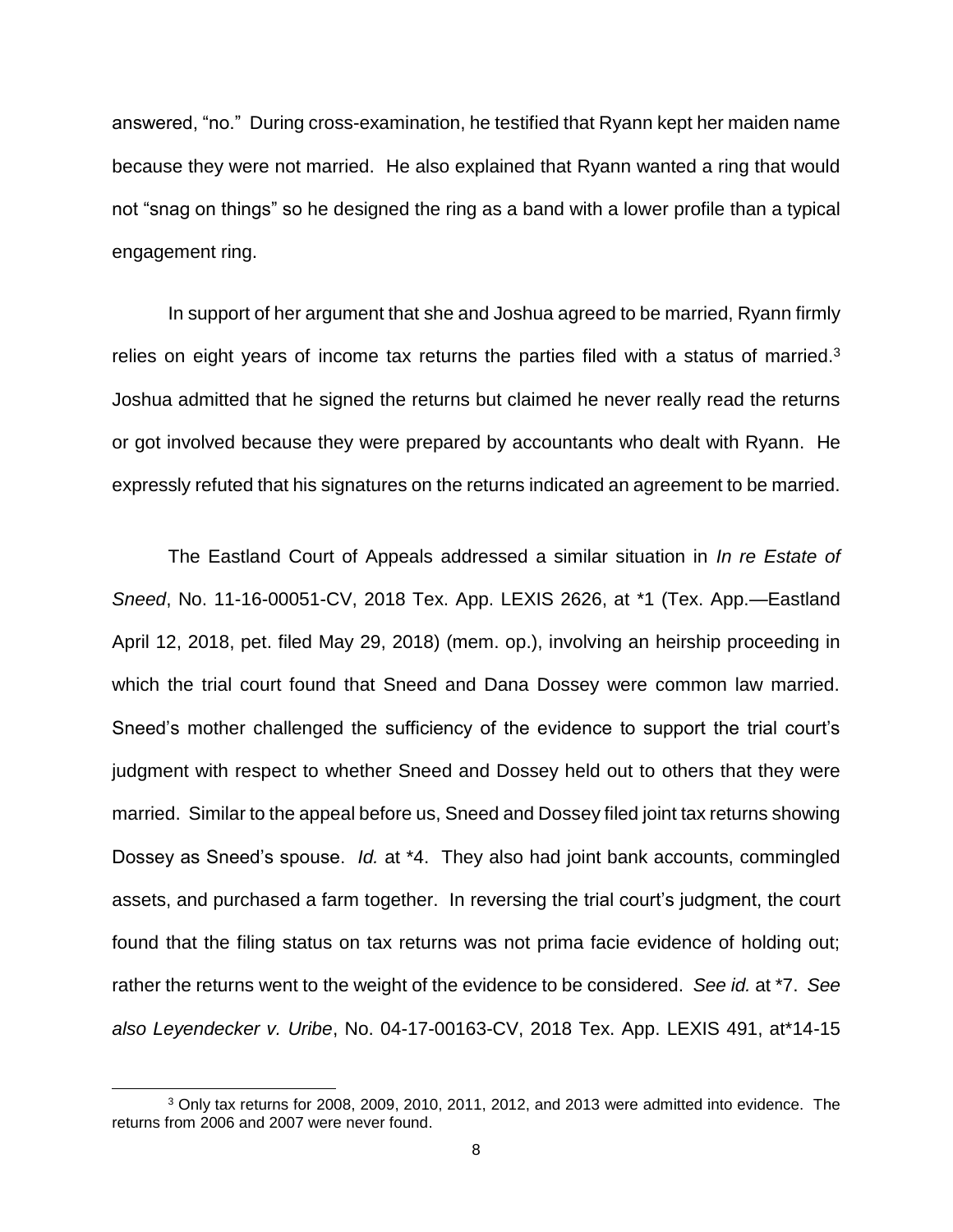(Tex. App.—San Antonio Jan. 17, 2018, pet. denied) (mem. op.) (noting that representations made to governmental entities do not estop a party from later claiming in an unrelated suit the existence or non-existence of an informal marriage and those representations go to the weight of the evidence). In *In re Estate of Sneed*, the trial court also found that in purchasing the farm, Sneed was named on the deed as "a single man," a fact that directly contradicted the tax returns. 2018 Tex. App. LEXIS 2626, at \*7.

Here, Ryann and Joshua signed or received numerous documents related to the purchase of the land for their clinic. A *Deed of Trust* dated May 9, 2012, for the property, a *Special Warranty Deed* dated September 19, 2014, a *Mechanic's Lien Contract* issued in connection with construction of the clinic, a *Release of Deed of Trust*, and a *Loan Policy of Title Insurance,* all of which described Ryann as "a single person" and Joshua as a "a single person." As in *In re Estate of Sneed*, these documents contradicted the tax returns.

Ryann and Joshua also signed a *Financial Statement* submitted to the bank to obtain a loan for building the clinic. The "Marital Status" portion of the statement was altered to include a hand-written notation of "Common Law Married." Ryann admitted she added the alteration and insisted that Joshua was aware of the alteration when he signed the statement. Joshua disputed that "Common Law Married" appeared on the statement when he signed it.

The bank loans notwithstanding, Ryann and Joshua needed additional financial resources to build the clinic, so Ryann and Joshua asked her father to mortgage land he owned that was intended for Ryann's brother to complete the financing. Ryann's father testified that he and Ryann's brother agreed to mortgage the land for Ryann and Joshua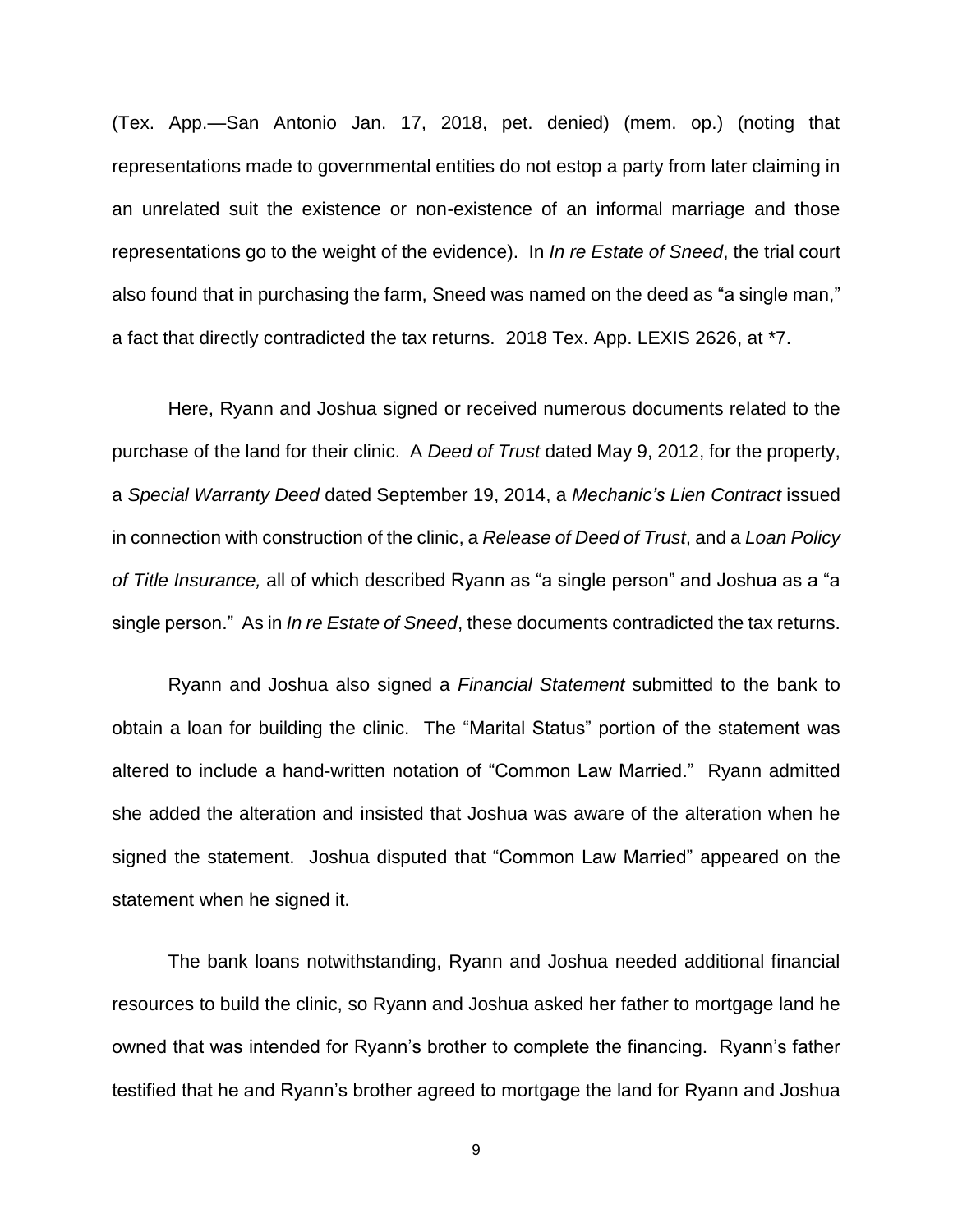because they believed they were married. He further testified that he would not have mortgaged his land for a mere "friend." Joshua challenged this testimony by testifying that he approached Ryann's father for financial assistance, not as Ryann's husband, but as a business associate.

Therefore, the evidence before the trial court of an agreement to be married was anything but conclusive. In support of her position, Ryann cites to *Omodele v. Adams*, No. 14-01-00999-CV, 2003 Tex. App. LEXIS 292, at \*5 (Tex. App.—Houston [14th Dist.] Jan. 16, 2003, no pet.) (mem. op.), which relies on *Smith v. Smith*, 607 S.W.2d 617, 621 (Tex. Civ. App.—Waco 1980, no writ), for the proposition that an agreement to be married may be implied or inferred from evidence that establishes the elements of cohabitation and holding out to the public as husband and wife.

In that regard, we note that *Smith* was decided at a time when the Family Code provided that "the agreement of the parties to marry may be inferred" if the other two elements were proven. *See* Act of June 2, 1969, 61st Leg., R.S., ch. 888, § 1, 1969 Tex. Gen. Laws 2707, 2717 (former § 1.91(b)). In 1989, the statute was amended to delete the language that a party could infer an agreement to be married. *See* Act of May 29, 1989, 71st Leg., R.S., ch. 369, § 9, 1989 Tex. Gen. Laws 1458, 1461. By repealing the ability to infer an agreement to be married, the Legislature tightened the rules for establishing an informal marriage and the Supreme Court interpreted the amendment to require direct or circumstantial evidence of cohabitation and holding out to prove an agreement to be married. *Russell*, 865 S.W.2d at 932-33. 4 Such circumstantial evidence

<sup>4</sup> The dissent in *Russell* argued that the majority ignored the 1989 amendment by providing that an agreement to be married could be proven by direct or circumstantial evidence. *Russell*, 865 S.W.2d at 934- 935 (Gonzalez, J. dissenting).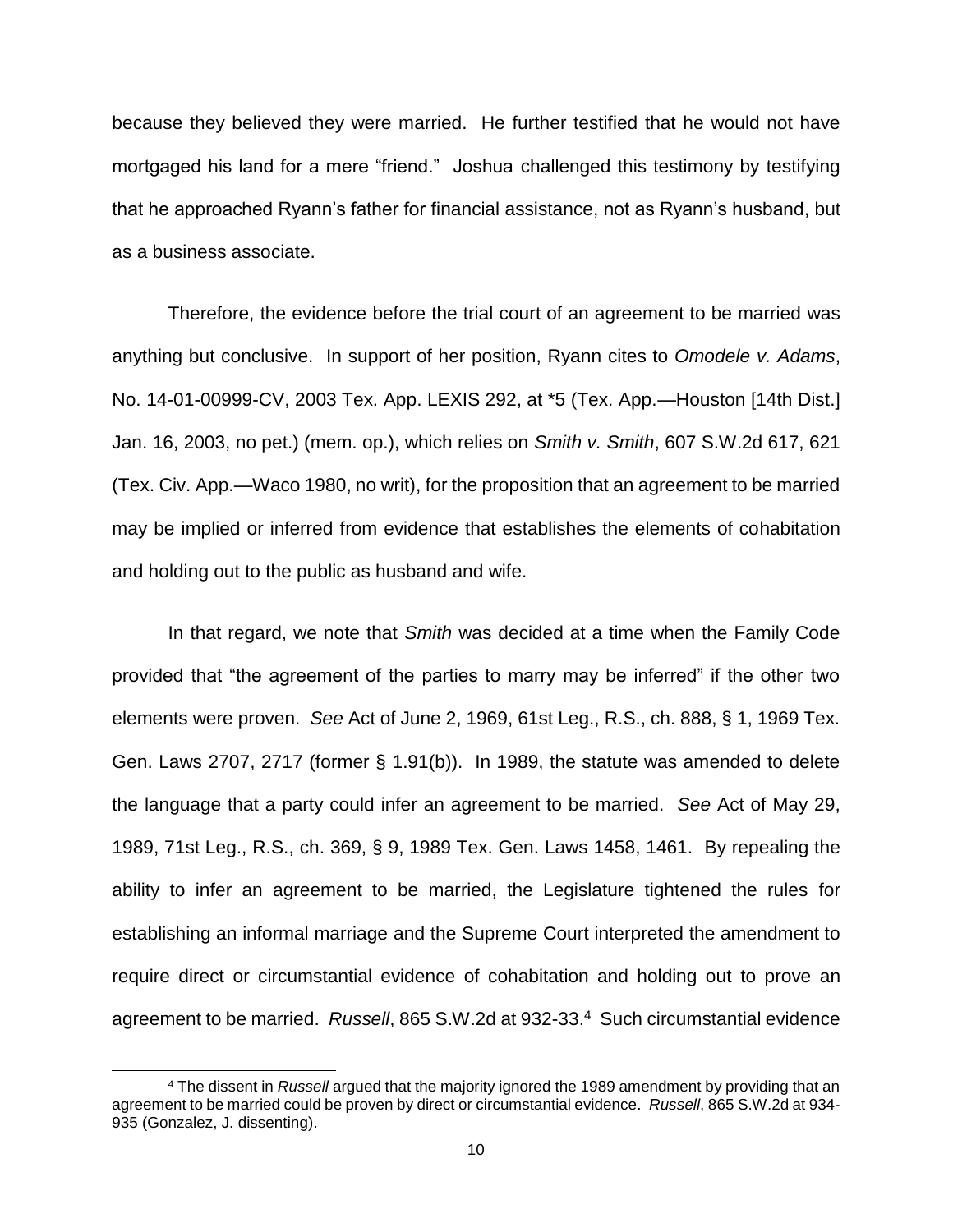must be "more convincing" than before the 1989 amendments to the statute. *Lewis v. Anderson*, 173 S.W.3d 556, 559 (Tex. App.—Dallas 2005, pet. denied) (citing *Russell*, 865 S.W.2d at 932). But "the circumstances of each case must be determined based upon its own facts." *Russell*, 865 S.W.2d at 932. Accordingly, we decline to apply the logic in *Omodele* which relied on statutory language that was repealed in 1989.

Although Ryann's declaration that the parties agreed to be married when Joshua proposed is some evidence of an agreement, given Joshua's adamant denials, we cannot conclude there was convincing evidence to support an agreement to be married. Therefore, for Ryann to prevail on her claim that the parties had an informal marriage, she was required to prove by convincing evidence the elements of cohabitation and that she and Joshua held out to others that they were married. Because Ryann did establish cohabitation, we must evaluate the evidence to determine whether she also established the element of holding out to others.

#### HOLDING OUT TO OTHERS

The element of "holding out" may be established by the conduct and actions of the parties. *Small*, 352 S.W.3d at 285. This element turns on whether the couple had a reputation in the community or public eye for being married. *Id.* "Occasional introductions as husband and wife are not sufficient to establish the element of holding out." *Lee v. Lee*, 981 S.W.2d 903, 906 (Tex. App.—Houston [1st Dist.] 1998, no pet.). "A commonlaw marriage is more than a contract; it is a public status." *Winfield v. Renfro*, 821 S.W.2d 640, 650 (Tex. App.—Houston [1st Dist.] 1991, writ denied).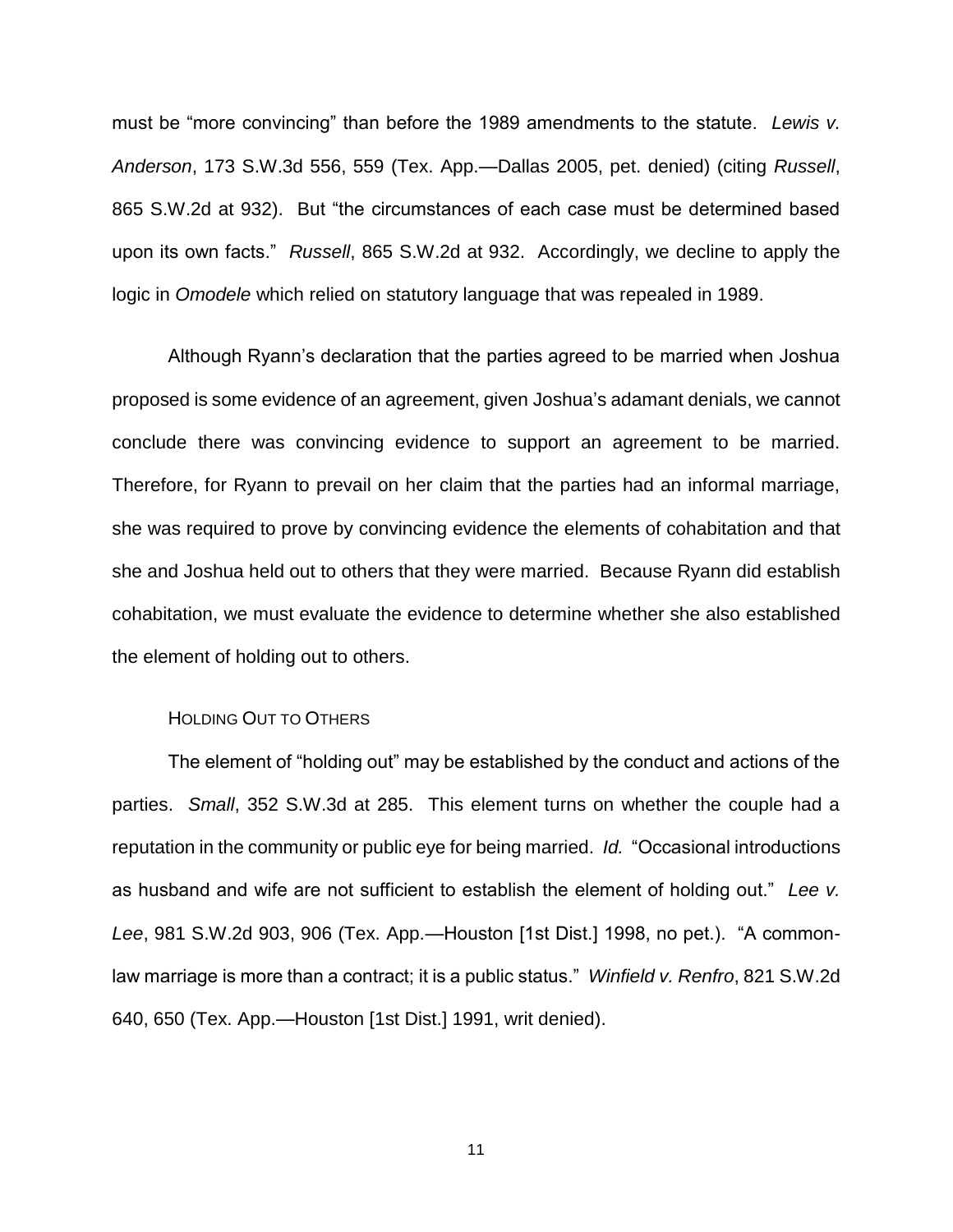In addition to testimony from Ryann and Joshua, numerous witnesses testified on behalf of each party's respective position either supporting or negating the element of holding out to others that they were married. Witnesses included business associates, family members, co-workers, and clients of the clinic.

Ryann offered the testimony of two accountants to prove that she and Joshua had an informal marriage. The accountant who prepared the tax returns for 2006, 2007, and 2008, testified he believed the parties were married but confessed he had no personal relationship with them. He was referred to them by Ryann's brother when they moved to Texas. The accountant who prepared the remaining returns testified that he simply referenced the previous returns to determine Ryann and Joshua's filing status. He also had only a business relationship with them.

The banker who arranged one of the loans for the clinic testified on direct examination that he believed the parties were married. On cross-examination, he contradicted himself and answered affirmatively when asked if he assumed the parties were not married. He explained that their status was irrelevant to the loan approval process.

Ryann's father and her brother both testified that Ryann and Joshua were married. Her brother referred to Joshua as his brother-in-law. Her father testified he would not have mortgaged his property for them if they had not been married.

Ryann testified that Joshua's mother had included her in the family tree as Joshua's wife. Contrary to her testimony, Joshua's mother testified that Ryann was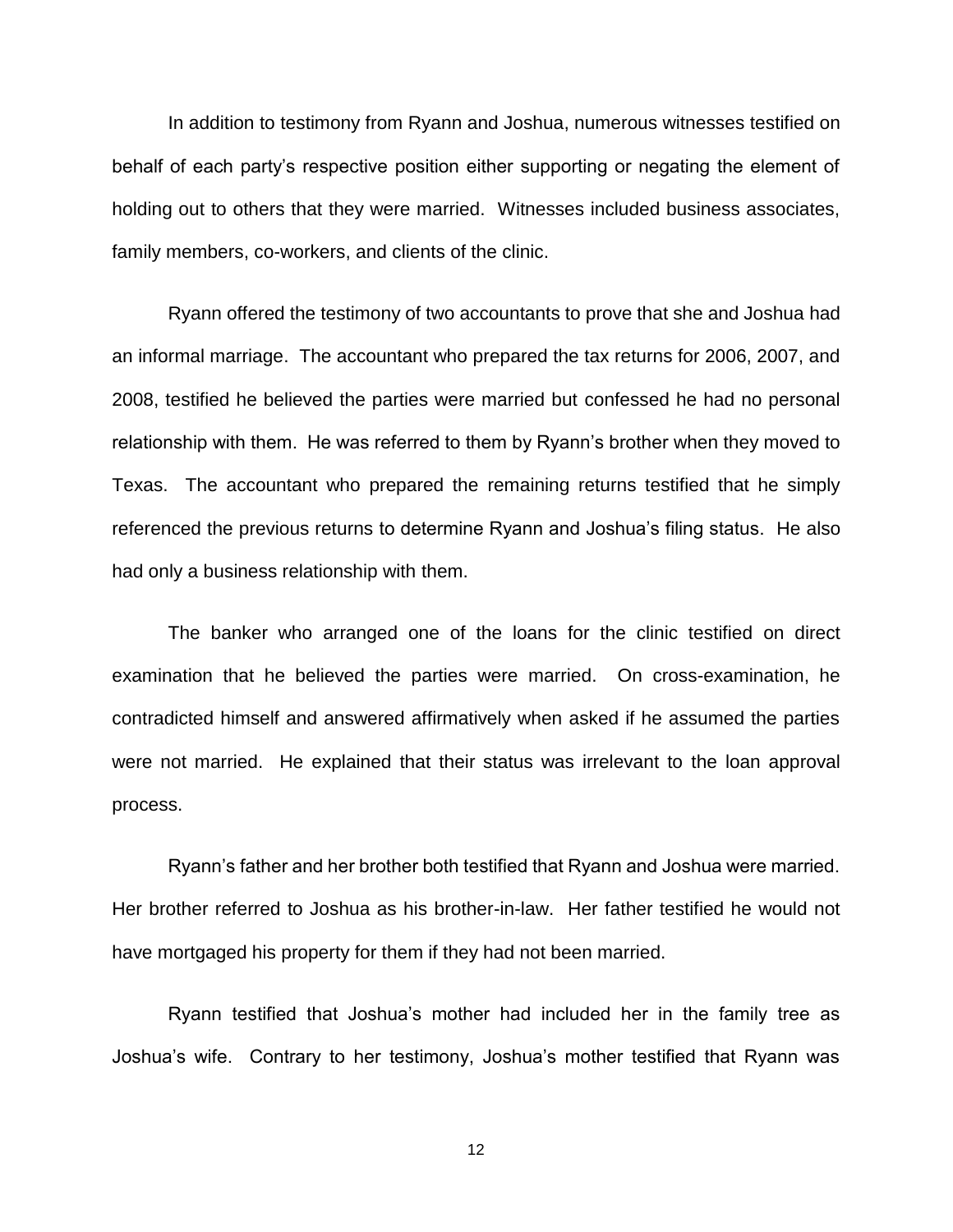included in the family tree, but only as Joshua's fiancée. 5 She had never heard Joshua refer to Ryann as his wife. Joshua's mother acknowledged during direct examination that Ryann made statements to her that she would not marry Joshua because of his infidelities and because she could not trust him.

Numerous co-workers from the clinic, some who had become romantically involved with either Ryann or Joshua, also offered contradictory testimony on whether Ryann and Joshua referred to themselves as husband and wife. Several clients of the clinic testified they had never heard Ryann and Joshua refer to themselves as husband and wife.

Occasional references by Ryann and Joshua that they were husband and wife were insufficient to establish the holding-out element of an informal marriage. Additionally, testimony from family members and witnesses with whom they shared a business relationship did not establish a reputation or public status in the community that they were husband and wife. *See Ex parte Threet*, 160 Tex. 482, 333 S.W.2d 361, 364 (1960).

In summary, the evidence of cohabitation is sufficient to satisfy one of the three elements of an informal marriage. However, based upon the facts before us, Ryann did not produce convincing evidence of the holding-out element of an informal marriage and resultantly, an agreement to be married was not conclusively established by direct or circumstantial evidence.

As the sole judge of the credibility of the witnesses, the trial court could reasonably have disregarded Ryann's controverted testimony regarding her claim that she and

<sup>&</sup>lt;sup>5</sup> The family tree was not offered into evidence.